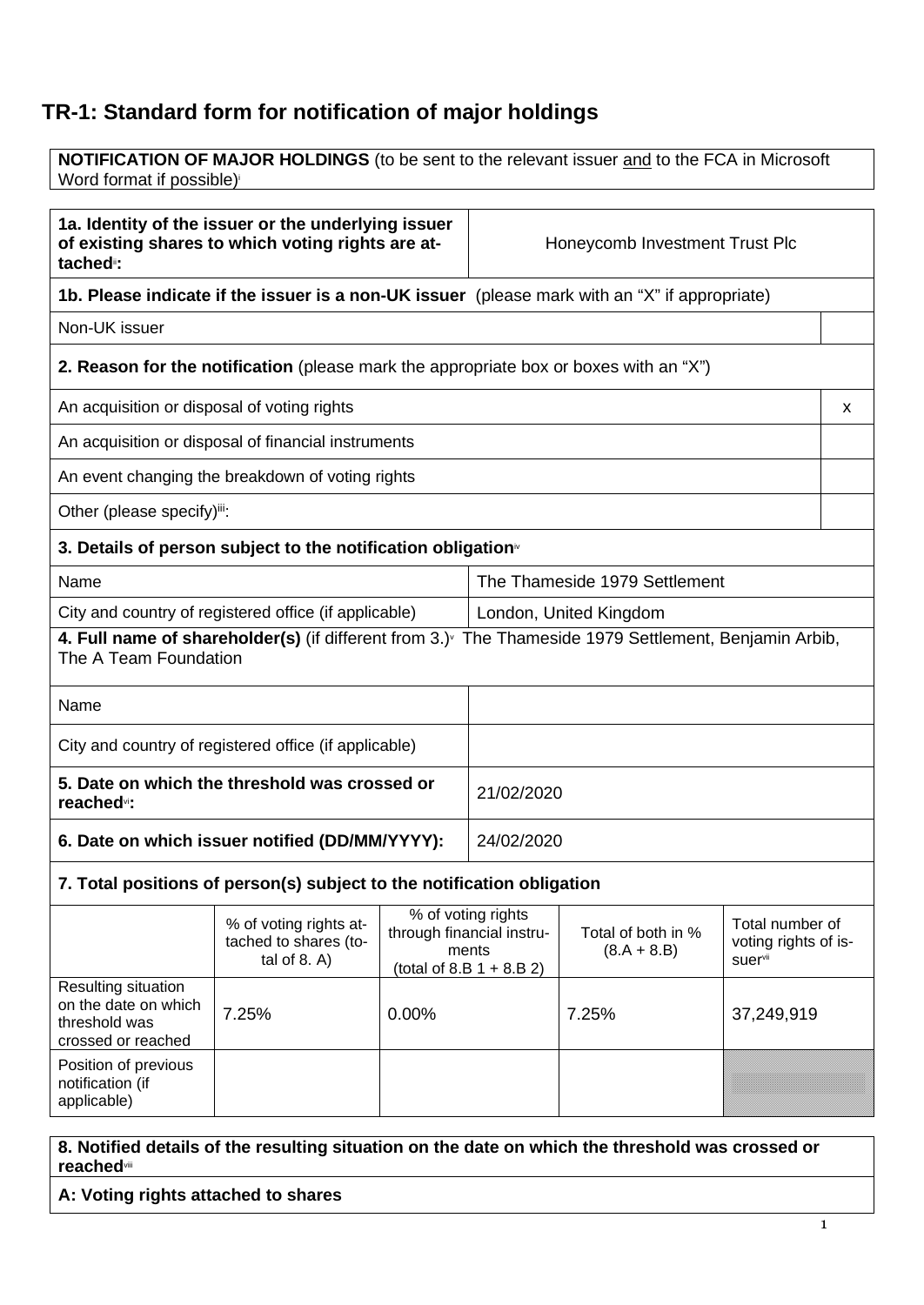| Class/type of<br>shares | Number of voting rightsix                                     |                                                                       | % of voting rights                                            |                                                                       |
|-------------------------|---------------------------------------------------------------|-----------------------------------------------------------------------|---------------------------------------------------------------|-----------------------------------------------------------------------|
| ISIN code (if possible) | <b>Direct</b><br>(Art 9 of Directive<br>2004/109/EC) (DTR5.1) | <b>Indirect</b><br>(Art 10 of Directive<br>2004/109/EC)<br>(DTR5.2.1) | <b>Direct</b><br>(Art 9 of Directive<br>2004/109/EC) (DTR5.1) | <b>Indirect</b><br>(Art 10 of Directive<br>2004/109/EC)<br>(DTR5.2.1) |
| GB00BYZV3G25            |                                                               | 2,702,000                                                             |                                                               | 7.25%                                                                 |
|                         |                                                               |                                                                       |                                                               |                                                                       |
|                         |                                                               |                                                                       |                                                               |                                                                       |
| <b>SUBTOTAL 8. A</b>    | 2,702,000                                                     |                                                                       | 7.25%                                                         |                                                                       |

| B 1: Financial Instruments according to Art. 13(1)(a) of Directive 2004/109/EC (DTR5.3.1.1 (a)) |                               |                                         |                                                                                                        |                    |
|-------------------------------------------------------------------------------------------------|-------------------------------|-----------------------------------------|--------------------------------------------------------------------------------------------------------|--------------------|
| Type of financial in-<br>strument                                                               | <b>Expiration</b><br>$date^x$ | Exercise/<br><b>Conversion Periodxi</b> | <b>Number of voting rights</b><br>that may be acquired if<br>the instrument is<br>exercised/converted. | % of voting rights |
|                                                                                                 |                               |                                         |                                                                                                        |                    |
|                                                                                                 |                               |                                         |                                                                                                        |                    |
|                                                                                                 |                               |                                         |                                                                                                        |                    |
|                                                                                                 |                               | <b>SUBTOTAL 8. B 1</b>                  |                                                                                                        |                    |

| B 2: Financial Instruments with similar economic effect according to Art. 13(1)(b) of Directive<br>2004/109/EC (DTR5.3.1.1 (b)) |                               |                                               |                                                                |                            |                    |
|---------------------------------------------------------------------------------------------------------------------------------|-------------------------------|-----------------------------------------------|----------------------------------------------------------------|----------------------------|--------------------|
| <b>Type of financial</b><br>instrument                                                                                          | <b>Expiration</b><br>$date^x$ | Exercise/<br><b>Conversion Pe-</b><br>riod xi | <b>Physical or</b><br>cash<br><b>settlement</b> <sup>xii</sup> | Number of<br>voting rights | % of voting rights |
|                                                                                                                                 |                               |                                               |                                                                |                            |                    |
|                                                                                                                                 |                               |                                               |                                                                |                            |                    |
|                                                                                                                                 |                               |                                               |                                                                |                            |                    |
|                                                                                                                                 |                               |                                               | <b>SUBTOTAL</b><br>8.B.2                                       |                            |                    |

| 9. Information in relation to the person subject to the notification obligation (please mark the<br>applicable box with an "X")                                                                                                                      |   |
|------------------------------------------------------------------------------------------------------------------------------------------------------------------------------------------------------------------------------------------------------|---|
| Person subject to the notification obligation is not controlled by any natural person or legal entity and does not<br>control any other undertaking(s) holding directly or indirectly an interest in the (underlying) issuerxili                     | х |
| Full chain of controlled undertakings through which the voting rights and/or the<br>financial instruments are effectively held starting with the ultimate controlling natural person or legal entityxiv<br>(please add additional rows as necessary) |   |